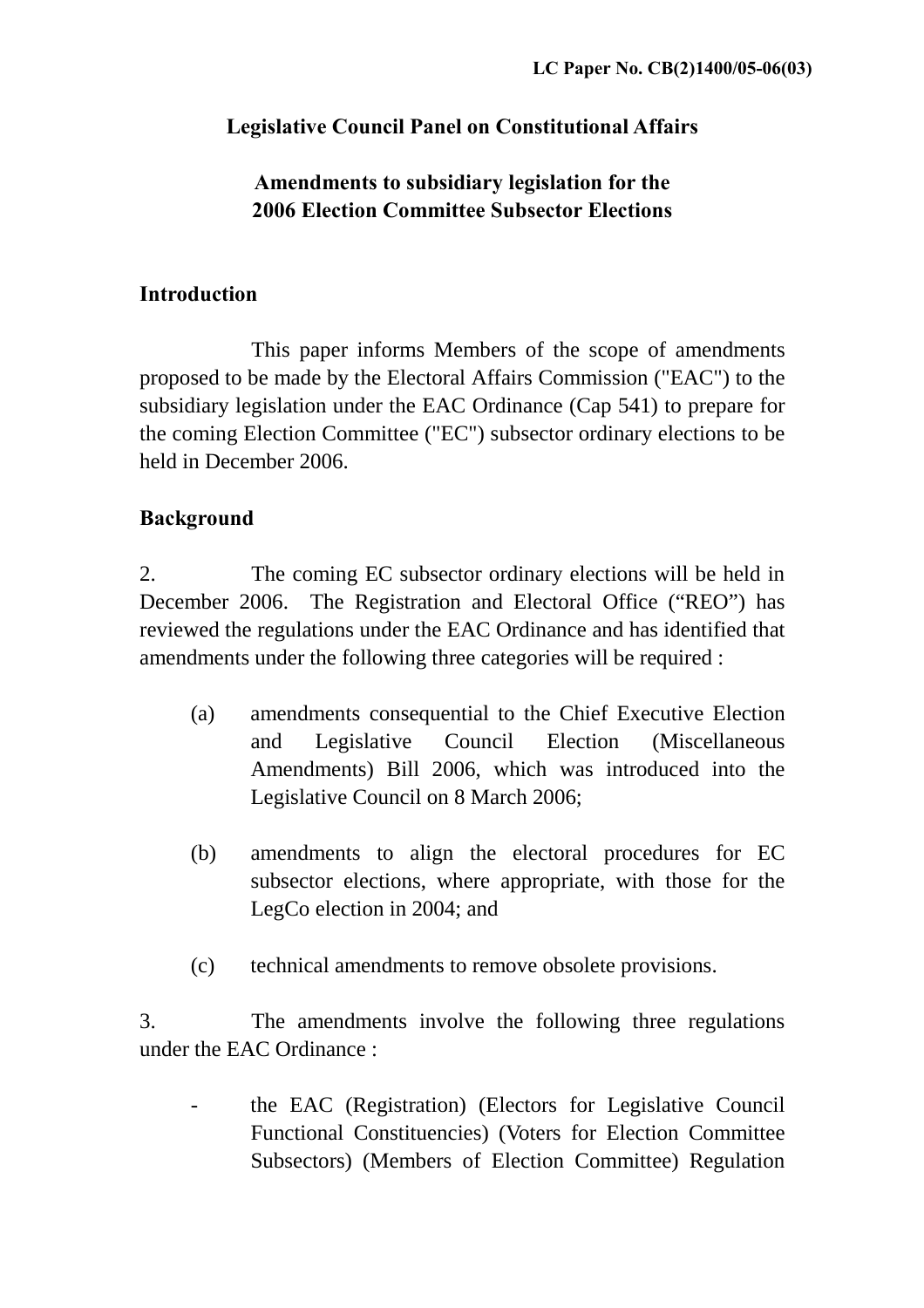("Cap 541B");

- the EAC (Nominations Advisory Committees (Election Committee)) Regulation ("Cap 541H"); and
- the EAC (Electoral Procedure) (Election Committee) Regulation ("Cap 541I").

#### **Scope of amendments**

**(a) Amendments consequential to the Chief Executive Election and Legislative Council Election (Miscellaneous Amendments) Bill 2006** 

4. Paragraphs 5 to 7 below set out the main areas in the Chief Executive Election and Legislative Council Election (Miscellaneous Amendments) Bill 2006 ("the Bill") which, if approved, will entail consequential amendments to Cap 541B, Cap 541H and Cap 541I.

5. Firstly, the Bill proposes to add a new section to the Schedule to the Chief Executive Election Ordinance ("CEEO") (Cap 569). This new section (section 18A) provides that, if a person is not a member of the District Councils, or a Hong Kong member of the National Committee of the Chinese People's Political Consultative Conference, or the Chairman, a Vice-Chairman or a Councillor of the Full Council of the Heung Yee Kuk, he is not qualified to be nominated as a candidate at an election of the respective subsectors, or be elected as a member of the respective subsectors.

6. The existing section 13 of Cap 541I requires the returning officer (RO) to decide, upon his receipt of a nomination form for a subsector election, whether the candidate is validly nominated in compliance with the relevant sections of the Schedule to the CEEO. Upon adding the proposed section 18A to the Schedule to the CEEO (as per paragraph 5 above), section 13 of Cap 541I will need to be amended correspondingly to require the RO to take this new section into account as well when deciding whether a nomination is valid.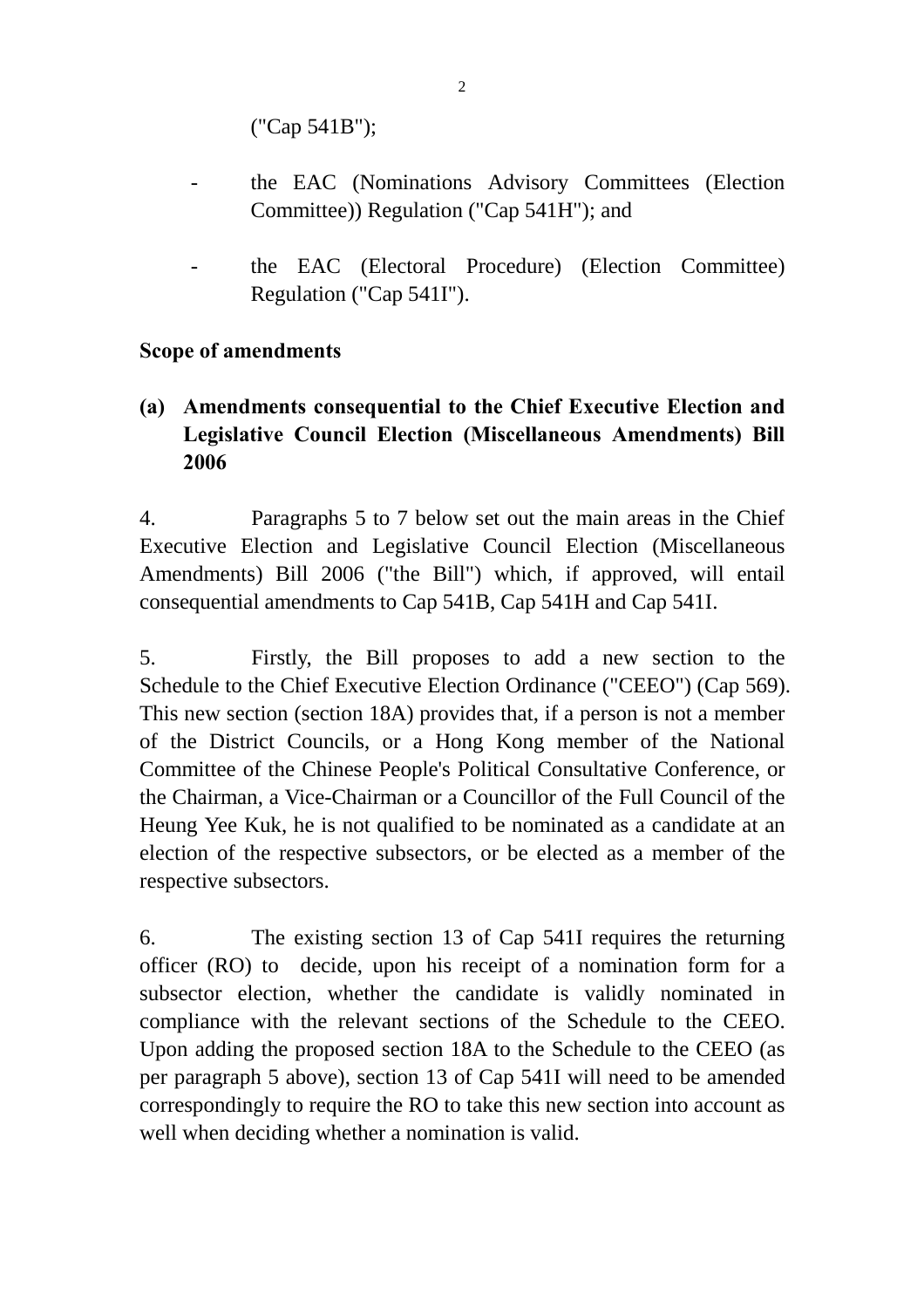7. Secondly, the Bill proposes to provide for the introduction of an "interim register" ("IR"), which will be compiled and published within seven days after the results of EC subsector ordinary elections are published, and revise the timing for compiling and publishing the "final register" ("FR")<sup>1</sup>. At present, there are certain sections in Cap 541B and Cap 541H which make reference to the FR. Consequential amendments will be required to replace such references by "interim register" or "interim register or final register" as appropriate.

## **(b) Amendments to align electoral procedures for EC subsector elections with those for LegCo election**

8. The REO has reviewed the electoral procedures for the EC subsector elections, as set out in Cap 541I, and identified areas where the electoral arrangements should tally with those for the LegCo election in 2004. These include, among others, electoral arrangements which facilitate the counting of votes, and increase in the penalty for unauthorised filming, photographing, audio / video recording within a polling station. Details of the main amendments, mostly technical in nature, are set out in the **Annex**.

## **(c) Other technical amendments**

9. REO also proposes to remove all relevant provisions in Cap 541B which make reference to the LegCo functional constituency provisional register and the EC subsector provisional register in 2003,

 $\frac{1}{1}$  According to the proposed revised timing, an FR of members of the EC shall be compiled and published on the date when the term of office of the EC commences. An FR shall also be compiled and published within 7 days after the results of a subsector by-election are published, or after a nominee is declared as an EC member following supplementary nomination of the religious subsector.

The introduction of an "interim register" and the revision to the timing for compiling and publishing the FR is to address the problem arising from the situation that the FR of the existing EC will cease to have effect (if the above revision is not made) before the expiry of its term, while the FR of the new term EC will take effect before the commencement of its term. For details, please refer to the Legislative Council Brief issued on 1 March 2006 on the Bill.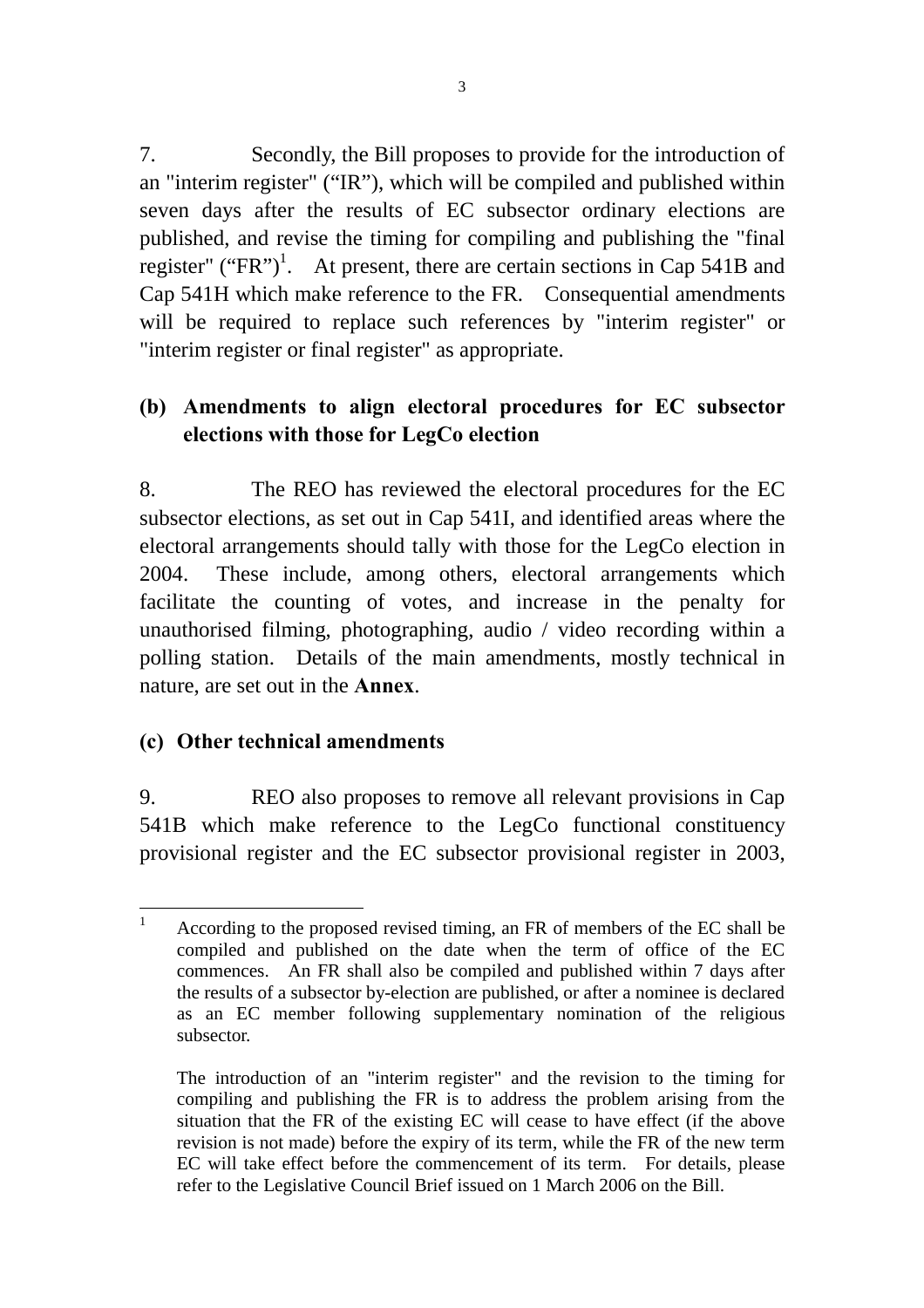which are now obsolete<sup>2</sup>.

## **Legislative Timetable**

10. REO will finalise the amendments to the regulations in the light of the outcome of LegCo's consideration of the Chief Executive Election and Legislative Council Election (Miscellaneous Amendments) Bill 2006. Thereafter, the relevant amendment regulations will, subject to approval by EAC, be published in the Gazette and tabled in the Council for vetting in May 2006. We hope that the vetting procedure can be completed by July 2006, so as to allow sufficient lead time for EAC and REO to prepare for the EC subsector ordinary elections in December 2006.

Registration and Electoral Office March 2006

GP002(Eng)

 $\frac{1}{2}$  Provisions have been made in Cap 541B regarding the functional constituency provisional register and subsector provisional register in 2003 to cater for the exceptional circumstances arising from the revision of the voter registration cycle taking effect from that year. Such provisions are no longer applicable to subsequent years.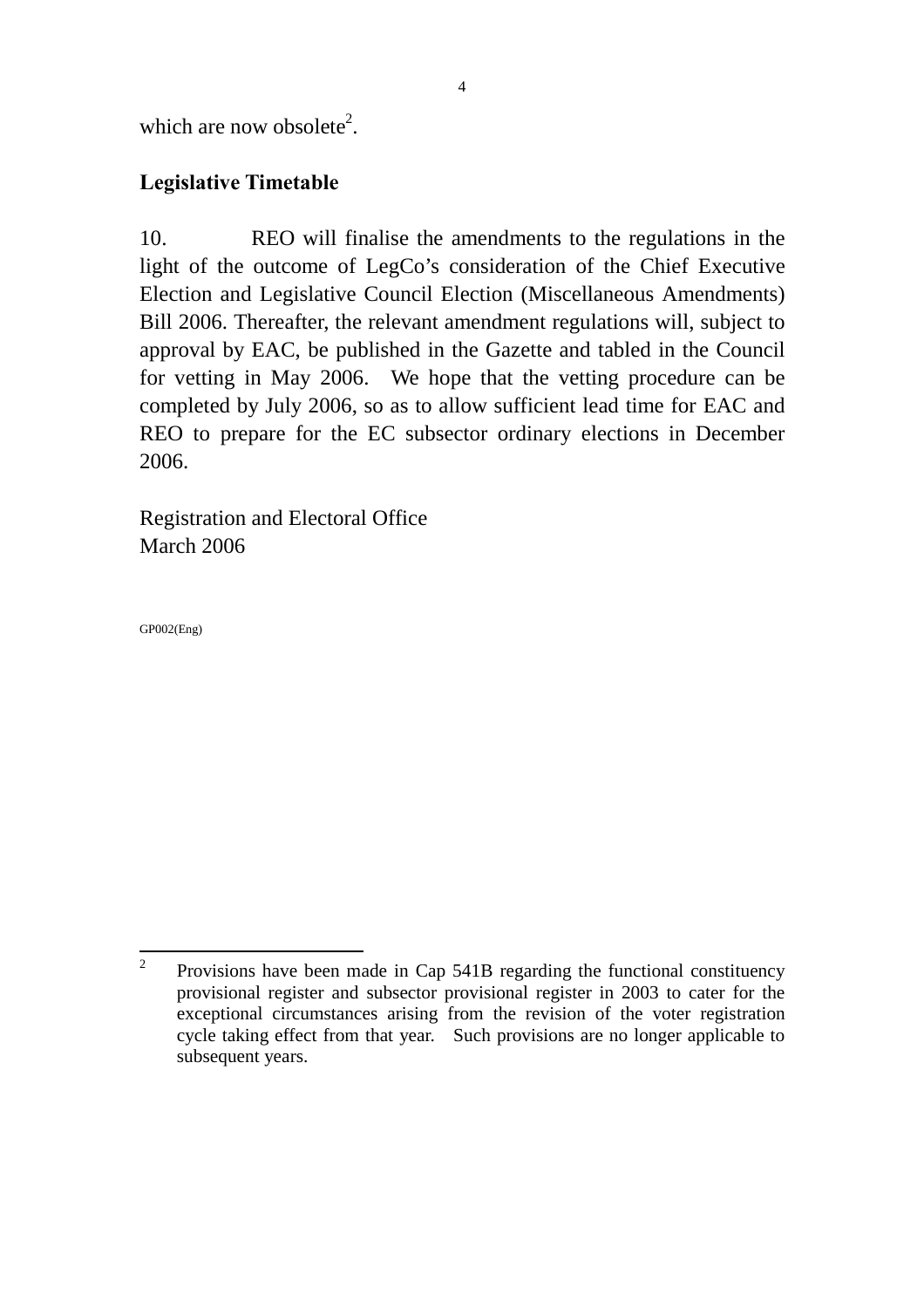# **Main Amendments to the EAC (Electoral Procedure) (Election Committee) Regulation (Cap 541I) to align with similar provisions in another EAC regulation (ie Cap 541D) governing the conduct of the Legislative Council (LegCo) elections**

#### **Revoking appointment of staff assisting in the conduct of elections**

1. Make clear that the power of the Chief Electoral Officer (CEO) to appoint Presiding Officers (PrO), Polling Officers (PO) and counting officers also includes the power to revoke the appointments if he considers the appointees no longer suitable to discharge the duties. *[Relevant corresponding section in Cap 541D for LegCo elections : Sections 34(3) and 67(4).]*

## **Election advertisements**

2. Provide that, in addition to the RO, other persons authorised by the RO may also seize and dispose of, destroy, or obliterate, or cover election advertisements not complied with the legal requirements. *[Relevant corresponding section in Cap 541D for LegCo elections : Section 102(15).]*

## **No Canvassing Zone (NCZ) / No Staying Zone (NSZ)**

- 3. Advance the deadline for the RO to notify candidates on the determination of NCZ and NSZ from "5 days" to "7 days" before polling day. *[Relevant corresponding section in Cap 541D for LegCo elections : Section 40(7).]*
- 4. Require that canvassing activity on polling day should be conducted in such a way that its sound cannot be heard in the NCZ. *[Relevant corresponding section in Cap 541D for LegCo elections : Sections 40(16)(aa) and 41(1)(aa).]*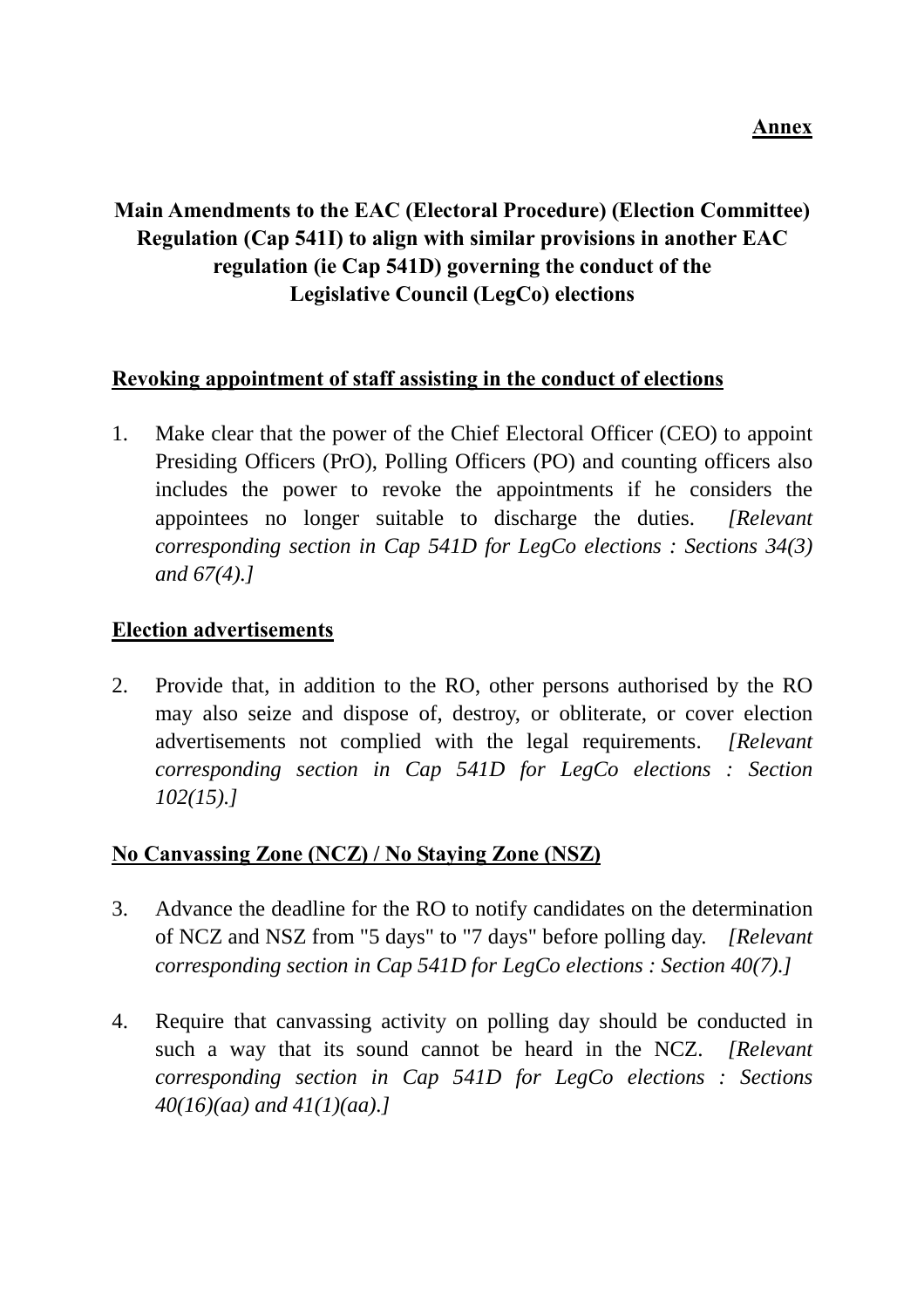- 5. Make clear that, whilst the restriction on canvassing activities in a NCZ does not apply to a building in a NCZ with no polling station in it, whether a person may canvass for votes from door to door in such a building is still subject to whether he is allowed to enter the building for the purpose of canvassing. *[Relevant corresponding section in Cap 541D for LegCo elections : Section 40(17).]*
- 6. Provide that, in addition to the RO, a PrO authorised by the RO may also vary the NCZ and NSZ on the polling day. *[Relevant corresponding section in Cap 541D for LegCo elections : Section 92(2).]*
- 7. Provide that, in addition to the RO, a PrO may also publish or display notice, determination or other writing under the Regulation (eg notice of variation in the NCS and NSZ) in a manner he thinks fit. *[Relevant corresponding section in Cap 541D for LegCo elections : Section 98.]*

#### **Polling stations**

- 8. Make clear that Police officers, members of the Civil Aid Service and persons authorised by RO to act as liaison officers may not be excluded from polling stations. *[Relevant corresponding section in Cap 541D for LegCo elections : Section 44(4)(i) and (j).]*
- 9. Provide that, in addition to the PrO, other officers (ie RO, Assistant RO and PO) may also direct a person not to communicate with voters / authorised representatives or use any device for electronic communication within a polling station. *[Relevant corresponding section in Cap 541D for LegCo elections : Section 45(1).]*
- 10. Increase the penalty for unauthorised filming, photographing, audio / video recording within a polling station, in respect of imprisonment, from 3 months to 6 months. *[Relevant corresponding section in Cap 541D for LegCo elections : Section 45(7)(a).]*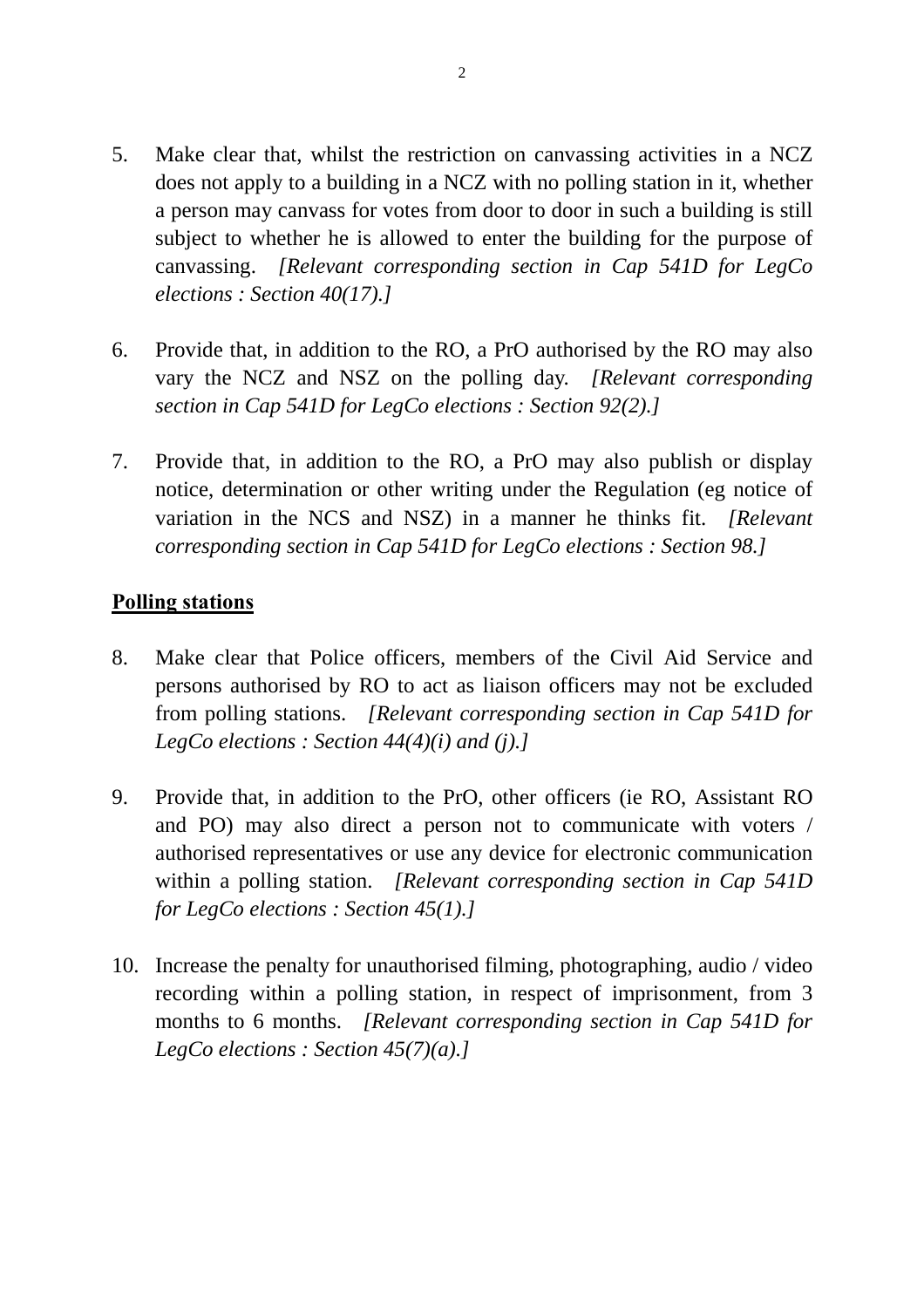#### **Counting of votes**

- 11. Rationalise the deadline for the RO to send a written notice of time and place of vote counting to each of the candidates, their election agents or counting agents, by changing the deadline from "24 hours in advance" to "one working day before the polling day", so as to ensure that the recipients will be properly notified. *[Relevant corresponding section in Cap 541D for LegCo elections : Section 65(5).]*
- 12. Advance the deadline for a candidate to notify the RO of his appointment of any counting agent from "3 working days before the polling day" to "one week before polling day" to provide sufficient time for RO to make the necessary arrangements. *[Relevant corresponding section in Cap 541D for LegCo elections : Section 66(5).]*
- 13. Allow ballot papers clearly invalid by their nature (ie those ballot papers (a) with the words "TENDERED", "UNUSED" or "SPOILT"; (b) unmarked; or (c) not marked by shading the ovals or with the chop provided where appropriate) to be regarded as invalid and not to be counted. *[Relevant corresponding section in Cap 541D for LegCo elections : Section 77(7)(b).]*
- 14. Make clear that the scope of questionable ballot papers to be determined by the RO includes those on which there is writing or a mark by which the voter can "possibly" be identified. *[Relevant corresponding section in Cap 541D for LegCo elections : Sections 77(7)(a).]*
- 15. Provide that, in addition to the candidate and the election agent, a counting agent may also inspect questionable ballot papers set aside by the RO and make representations to the RO, or raise objections to RO's decisions to accept or reject a questionable ballot paper. *[Relevant corresponding section in Cap 541D for LegCo elections : Sections 81(1), 81(4) and 81(5).]*